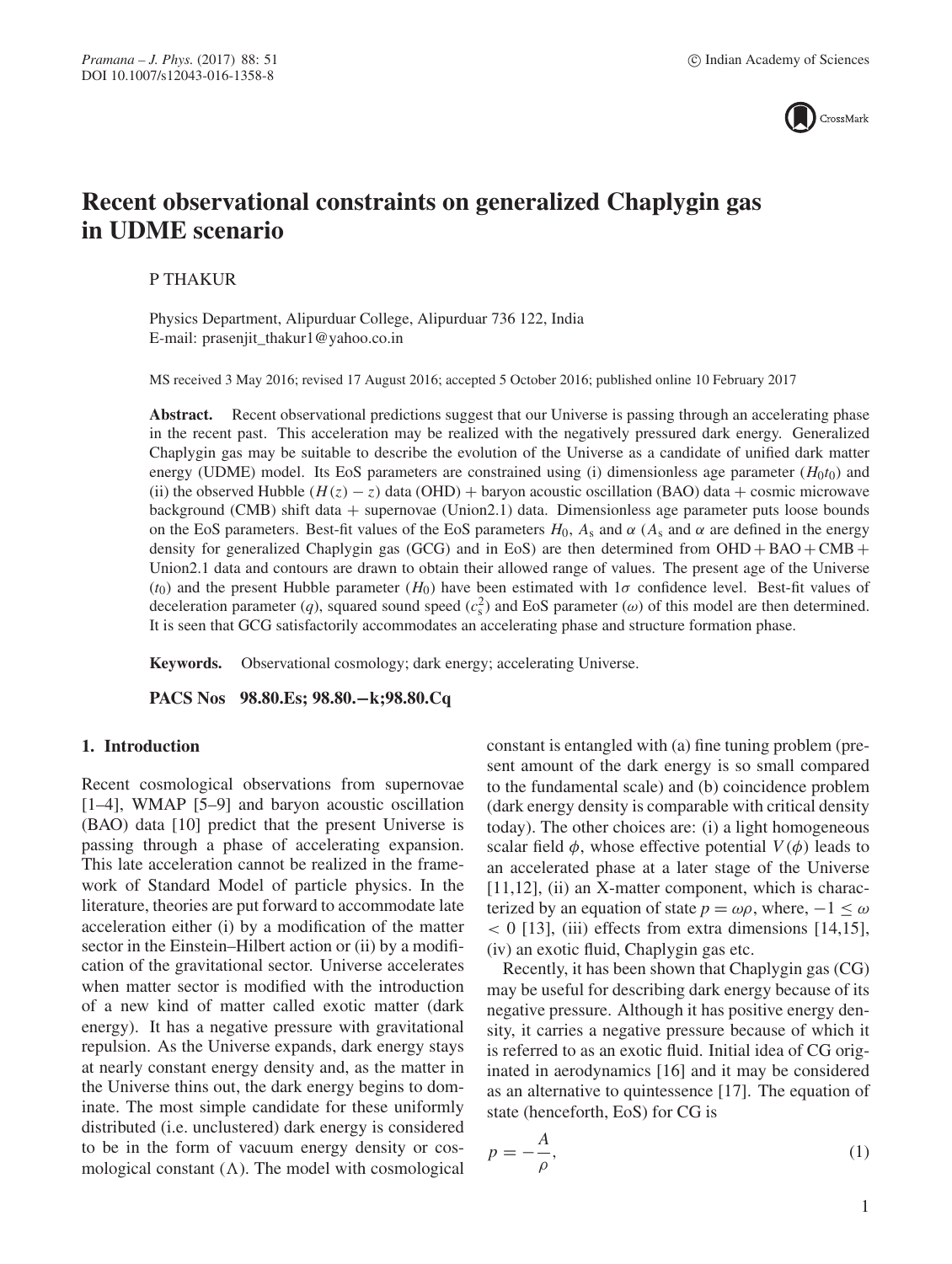where  $A$  is a positive constant. In the context of string theory, Chaplygin gas emerges from the dynamics of a generalized d-brane in a  $(d+1,1)$  space–time. It can be described by a complex scalar field which is obtained from a generalized Born–Infeld action. But cosmological models with CG is not consistent with observational data of SNIa, BAO, cosmic microwave background (CMB) and so on [18,19]. Subsequently, generalized Chaplygin gas is introduced (in short, GCG) [20,21] whose EoS is given by

$$
p = -\frac{A}{\rho^{\alpha}}\tag{2}
$$

with  $0 < \alpha \leq 1$ . In the above EoS, A and  $\alpha$  are free parameters that will be reduced to that of CG for  $\alpha =$ 1. This GCG can describe matter-dominated  $(p = 0)$ early Universe to dark energy-dominated  $(p = nega$ tive) present Universe consistently. This GCG model has successfully confronted with various observational tests: high-precision cosmic microwave background radiation data [22], supernova data [23] and gravitational lensing [24]. It is capable of explaining background dynamics [25] and various other features of a homogeneous isotropic Universe satisfactorily.

Despite all these pleasing features, there are certain issues of structure formation that plague the dark matter sector of this model [26]. Some alternate views are also suggested in this context [27]. However, here the emphasis is on the dark energy part of the model that is responsible for the recent accelerated cosmic expansion.

The possibility of describing dark energy via GCG model has generated interest to constrain the model using the observational data [18,19,28]. Here attempts have been made to constrain the GCG model parameters with the recent sets of  $OHD + BAO + CMB +$ Union2.1 data and the age parameter  $(H_0t_0)$ .

Dimensionless age parameter  $(H_0t_0)$  is used here to get an estimation of the EoS parameters of GCG. Then, thirty-eight observational Hubble parameter data (OHD), seven BAO data, one CMB shift parameter and 580 union compilation (2.1) data are used for the background test.

In the analysis, total chi-square is constituted using all the background data. The best-fit values of the model parameters are then determined from the chi-square function to study the evolution of the Universe.

The paper is organized as follows: In §2, Einstein's field equations are constituted. In §3, constraints are obtained on the EoS parameters from the dimensionless age parameter of the Universe. In §4, constraints are obtained from observational data of the background test. In §5, results are given. Finally, in §6, a brief discussion is given.

# **2. Einstein's field equations**

Einstein's field equation, in general theory of relativity (GTR) relating matter with space–time curvature (geometry), is given by

$$
R_{\mu\nu} - \frac{1}{2}g_{\mu\nu}R = 8\pi GT_{\mu\nu},
$$
\n(3)

where  $R_{\mu\nu}$  represents the Ricci tensor, R represents the Ricci scalar,  $T_{\mu\nu}$  represents the energy–momentum tensor and  $g_{\mu\nu}$  represents the metric tensor in fourdimensions.The Friedmann–Robertson–Walker (FRW) metric which is considered here is given by

$$
ds^{2} = -dt^{2} + a^{2}(t)
$$
  
 
$$
\times \left[ \frac{dr^{2}}{1 - kr^{2}} + r^{2}(d\theta^{2} + \sin^{2}\theta \ d\phi^{2}) \right],
$$
 (4)

where  $k = 0, +1(-1)$  is the curvature parameter in the spatial section representing flat, closed (open) Universe,  $a(t)$  is the scale factor of the Universe and r,  $\theta$ ,  $\phi$  are the co-moving coordinates.

Now using the FRW metric (4) in the Einstein's field eq. (3), the following equations are obtained:

$$
3\left(\frac{\dot{a}^2}{a^2} + \frac{k}{a^2}\right) = 8\pi G\rho,\tag{5}
$$

$$
2\frac{\ddot{a}}{a} + \frac{\dot{a}^2}{a^2} + \frac{k}{a^2} = -8\pi G p,\tag{6}
$$

where  $\rho$  and  $p$  represent the energy density and pressure respectively. Considering the conservation equation which is given by

$$
\frac{\mathrm{d}\rho}{\mathrm{d}t} + 3H(\rho + p) = 0,\tag{7}
$$

and using EoS for GCG as given by eq. (2) energy density for GCG is obtained as

$$
\rho_{\rm GCG} = \rho_0 \left[ A_s + \frac{1 - A_s}{a^{3(1+\alpha)}} \right]^{1/(1+\alpha)}, \tag{8}
$$

where  $H = \dot{a}/a$  is the Hubble parameter,  $A_s = A/\rho_0^{\alpha+1}$ and  $\rho_0$  is a positive integration constant. The scale factor of the Universe  $(a)$  is related to the redshift parameter (z) as  $(a/a_0) = 1/(1 + z)$ , where the present scale factor of the Universe is chosen as  $a_0 = 1$  for convenience. From eq. (8) it is evident that the positivity condition of the energy density is ensured when  $0 \leq A_s \leq 1$ . Considering that the total energy density comprises baryon  $(\rho_b)$  and GCG energy density as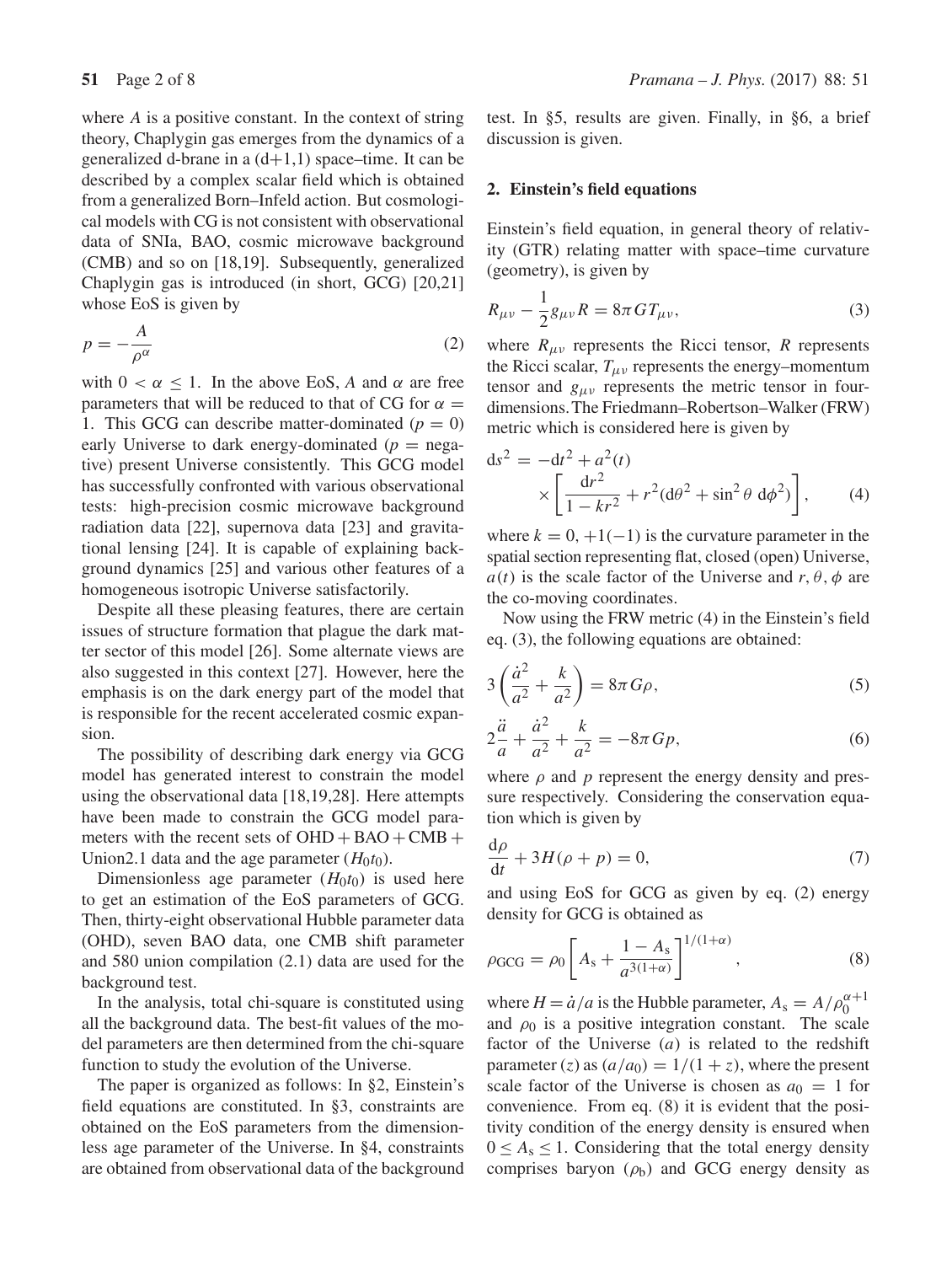

**Figure 1.** Contours of  $A_s$  and  $\alpha$  at 68.3% confidence limit.

 $\rho = \rho_b + \rho_{GCG}$  and using the field eq. (5) the Hubble parameter can be expressed for a flat Universe as a function of redshift as

$$
H(z) = H_0[\Omega_{b0}(1+z)^3 + (1-\Omega_{b0})
$$
  
×[ $A_s + (1-A_s)(1+zz)^{3(1+\alpha)}\frac{1}{(1+\alpha)^2}$ ](9)

where  $\Omega_{b0}$  and  $H_0$  are the present dimensionless baryon energy density and present Hubble parameter respectively. In this model, it is considered that the baryons  $(\rho_b)$  do not interact with the generalized Chaplygin gas ( $\rho$ <sub>GCG</sub>). In terms of scale factor,  $H(a)$  is given as

$$
H(a) = H_0 \left[ \frac{\Omega_{b0}}{a^3} + (1 - \Omega_{b0}) \left[ A_s + \frac{(1 - A_s)}{a^{3(1 + \alpha)}} \right]^{1/(1 + \alpha)} \right]^{1/2}.
$$
\n(10)

Another important parameter is the adiabatic squared sound speed  $(c_s^2)$  whose positive value indicates the structure formation at the early Universe. This squared sound speed is defined as

$$
c_s^2 = \frac{\delta p}{\delta \rho} = \frac{\dot{p}}{\dot{\rho}}.\tag{11}
$$

Using the EoS for GCG (eq. (2)), expression for energy density (eq. (8)) and  $A_s = A/\rho_0^{\alpha+1}$ , it can be expressed in terms of model parameters as,

$$
c_s^2 = \frac{A_s \alpha}{\left[A_s + (1 - A_s)(1 + z)^{3(1 + \alpha)}\right]}.
$$
\n(12)

In terms of equation of state ( $\omega = p/\rho$ ) it is

$$
c_s^2 = -\alpha \omega \tag{13}
$$

where

$$
\omega = -\frac{A_s}{\left[A_s + (1 - A_s)(1 + z)^{3(1 + \alpha)}\right]}.\tag{14}
$$

It may be mentioned here that for causality and stability under perturbation, the inequality condition  $0 \leq c_s^2 \leq 1$ is to be satisfied [43].

### **3. Age of the Universe as a constraining tool**

The present age of the Universe  $(t_0)$  is obtained from the definition of Hubble parameter  $(H = \dot{a}/a)$  as

$$
t_0 = \int_0^1 \left[ \frac{\mathrm{d}a}{aH(a)} \right],\tag{15}
$$

where the scale factor of the Universe  $(a)$  is related to red-shift as

$$
\frac{a}{a_0} = \frac{1}{1+z}
$$

and  $H(a)$  is given by eq. (10). The limit on the scale factor runs from 0 to 1 (i.e. from the beginning to the present state of the Universe). The predicted age of the Universe in GCG model becomes

$$
t_0 = \frac{1}{H_0} \int_0^1 \left[ \frac{da}{af(a, \Omega_{b0}, A_s, \alpha)} \right]
$$
(16)

with

$$
f(a, \Omega_{b0}, A_s, \alpha) = \frac{H(a)}{H_0}.
$$
 (17)

The age parameter  $(H_0t_0)$  is dimensionless and a constant irrespective of the model considered. From experimental facts the value of  $H_0t_0$  lies in the range  $H_0t_0 =$ 

**Table 1.** OHD data.

| $\mathcal{Z}$ | H(z)  | $\sigma$   | Ref.               | Z.    | H(z)  | $\sigma$   | Ref.               |
|---------------|-------|------------|--------------------|-------|-------|------------|--------------------|
| 0.070         | 69.0  | $\pm 19.6$ | $\lceil 32 \rceil$ | 0.57  | 96.8  | $\pm$ 3.4  | [39]               |
| 0.09          | 69.0  | $\pm 12.0$ | [29]               | 0.593 | 104.0 | $\pm 13.0$ | $\lceil 31 \rceil$ |
| 0.12          | 68.6  | $\pm 26.2$ | [32]               | 0.6   | 87.9  | $\pm 6.1$  | $\left[35\right]$  |
| 0.17          | 83.0  | $\pm 8.0$  | [29]               | 0.68  | 92.0  | $\pm 8.0$  | $\lceil 31 \rceil$ |
| 0.179         | 75.0  | $\pm 4.0$  | [31]               | 0.73  | 97.3  | $\pm 7.0$  | $\left[35\right]$  |
| 0.199         | 75.0  | $\pm$ 5.0  | $\lceil 31 \rceil$ | 0.781 | 105.0 | $\pm 12.0$ | $\lceil 31 \rceil$ |
| 0.20          | 72.9  | $\pm 29.6$ | [32]               | 0.875 | 125.0 | $\pm 17.0$ | [31]               |
| 0.240         | 79.69 | $\pm 2.99$ | [34]               | 0.88  | 90.0  | $\pm 40.0$ | [30]               |
| 0.27          | 77.0  | $\pm 14.0$ | [29]               | 0.9   | 117.0 | $\pm 23.0$ | [29]               |
| 0.28          | 88.8  | $\pm 36.6$ | $[32]$             | 1.037 | 154.0 | $\pm 20.0$ | $\lceil 31 \rceil$ |
| 0.30          | 81.7  | $\pm 6.22$ | [40]               | 1.3   | 168.0 | $\pm 17.0$ | [29]               |
| 0.34          | 83.8  | $\pm 3.66$ | [34]               | 1.363 | 160.0 | $\pm$ 33.6 | $\left[33\right]$  |
| 0.35          | 82.7  | $\pm$ 9.1  | [37]               | 1.43  | 177.0 | $\pm 18.0$ | $[29]$             |
| 0.352         | 83.0  | $\pm 14.0$ | [31]               | 1.53  | 140.0 | $\pm 14.0$ | [29]               |
| 0.4           | 95.0  | $\pm 17.0$ | [29]               | 1.75  | 202.0 | $\pm 40.0$ | [29]               |
| 0.43          | 86.45 | $\pm$ 3.97 | [34]               | 1.965 | 186.5 | $\pm$ 50.4 | $[33]$             |
| 0.44          | 82.6  | $\pm 7.80$ | $\left[35\right]$  | 2.3   | 224.0 | $\pm 8.6$  | $[36]$             |
| 0.48          | 97.0  | $\pm 62.0$ | $[30]$             | 2.34  | 222.0 | $\pm 8.5$  | [41]               |
| 0.57          | 87.6  | $\pm 7.8$  | $[38]$             | 2.36  | 226.0 | $\pm$ 9.3  | [42]               |
|               |       |            |                    |       |       |            |                    |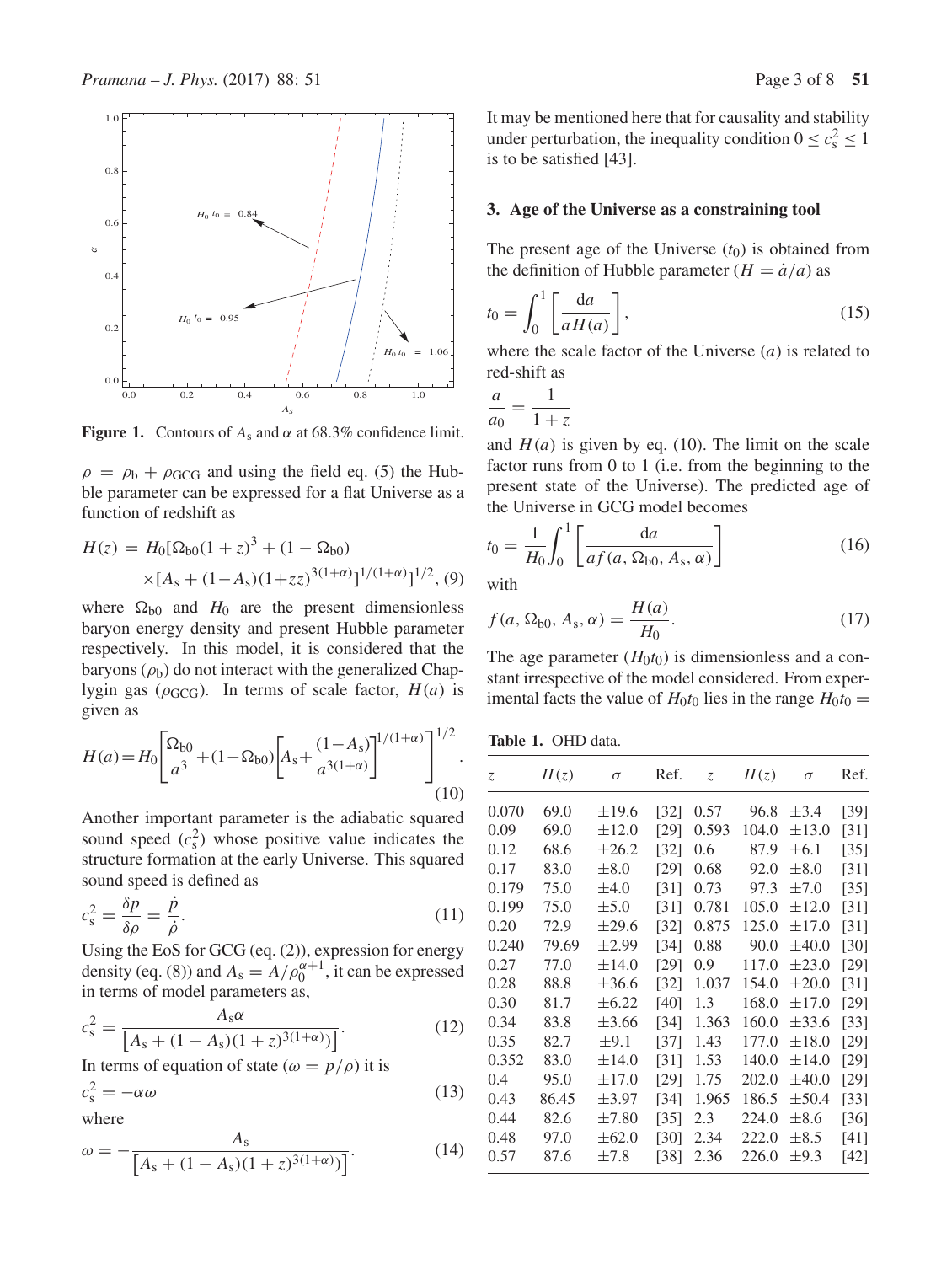$0.95 \pm 0.11$  [44]. Imposing this constant age parameter, the effective ranges of values of the free parameters in this model can be determined. It is taken into consideration that parameters  $A_s$ ,  $\alpha$  have some preferred range of values. At 68.3% confidence limit, the value of  $A_s$  varies between 0.539 and 0.951 and  $\alpha$  varies between 0 and 1 (figure 1).

## **4. Observational constraints**

The following observational data of the background test have been used for the analysis:

- (1) The observed Hubble data (OHD)  $(H(z) z)$ (table 1)
- (2) Baryon acoustic oscillation data (BAO) (table 2)
- (3) Cosmic microwave background (CMB) shift parameter
- (4) The SNIa data [47].

In the analysis,  $H_0$  is treated as free parameter along with  $A_s$  and  $\alpha$ . So, the GCG model now has three free EoS parameters ( $H_0$ ,  $A_s$  and  $\alpha$ ) as present dimensionless baryon energy density is considered from observations in the expression of Hubble parameter (eq. (9)). Chi-square function is defined in terms of EoS parameters of the model for the four different background tests (mentioned above) and then numerical analysis is done.

# 4.1 χ2*-function for the observed Hubble data (OHD) (*table 1*)*

*Case* I: *For OHD.* OHD can be used to constrain cosmological parameters because they are obtained from model-independent direct observations. Thirty-eight data points [29–42] are presented in table 1. Until now, two methods have been developed to measure OHD: galaxy differential age method and radial BAO size methods. The data obtained in the first approach are in

| Table 2. BAO data. |  |  |  |
|--------------------|--|--|--|
|--------------------|--|--|--|

| Z <sub>1</sub> | ${\cal A}$ | $\sigma_{\mathcal{A}}$ | Ref.     |
|----------------|------------|------------------------|----------|
| 0.106          | 0.526      | 0.028                  | [45]     |
| 0.20           | 0.488      | 0.016                  | [45]     |
| 0.35           | 0.484      | 0.016                  | [45]     |
| 0.44           | 0.474      | 0.034                  | [46]     |
| 0.57           | 0.436      | 0.017                  | [38, 45] |
| 0.60           | 0.442      | 0.020                  | [46]     |
| 0.73           | 0.424      | 0.021                  | [46]     |

refs [29–33] and in second method are in refs [34–42]. To analyse, first chi-square  $(\chi^2_{H-z})$  function for the Hubble parameter is defined as

$$
\chi_{H-z}^{2}(H_{0}, A_{s}, \alpha) = \sum \frac{(H(H_{0}, A_{s}, \alpha, z) - H_{obs}(z))^{2}}{\sigma_{z}^{2}},
$$
\n(18)

where  $H_{obs}(z)$  is the observed Hubble parameter at redshift z and  $\sigma_z$  is the error associated with that particular observation as shown in table 1.

*Case* II: *For BAO data.* A model-independent BAO peak parameter for low redshift  $z_1$  measurements in a flat Universe is given by [10]

$$
\mathcal{A}(A_{\rm s}, \alpha, z_1) = \frac{\sqrt{\Omega_{\rm m}}}{E(z_1)^{1/3}} \left( \frac{\int_0^{z_1} (\mathrm{d}z/E(z))}{z_1} \right)^{2/3}, \quad (19)
$$

where  $\Omega_{\rm m}$  is the dimensionless matter density parameter for the Universe and  $E(z) = H(z)/H_0$ . The chisquare function in this case is defined as

$$
\chi_{\text{BAO}}^2(A_s, \alpha) = \sum \frac{(\mathcal{A}(A_s, \alpha, z_1) - \mathcal{A}_{\text{obs}}(z_1))^2}{(\sigma_{\mathcal{A}})^2}.
$$
 (20)

The BAO data are given in table 2.

*Case* III: *For CMB*. The *CMB* shift parameter  $(R)$  is given by [48]

$$
\mathcal{R}(A_s, \alpha) = \sqrt{\Omega_{\rm m}} \int_0^{z_{ls}} \frac{\mathrm{d}z'}{H(z')/H_0},\tag{21}
$$

where  $z_{ls}$  is the z at the surface of last scattering. The WMAP7 data predict  $R=1.726\pm0.018$  at  $z = 1091.3$ . Chi-square function is defined as

$$
\chi^2_{\text{CMB}}(A_s, \alpha) = \frac{(\mathcal{R}(A_s, \alpha) - 1.726)^2}{(0.018)^2}.
$$
 (22)

*Case* IV: *For* supernovae *data.* The distance modulus function  $(\mu)$  is defined in terms of the luminosity distance  $(d_{L})$  as [49]

$$
\mu(H_0, A_s, \alpha, z) = m - M = 5 \log_{10}(d_{\rm L}/{\rm Mpc}) + 25,
$$
\n(23)

where  $m$  and  $M$  are the apparent and absolute magnitudes and  $d_{\rm L}$  is given [49] as

$$
d_{\rm L} = \frac{c(1+z)}{H_0} \int_0^z \frac{\mathrm{d}z'}{E(z')}.
$$
 (24)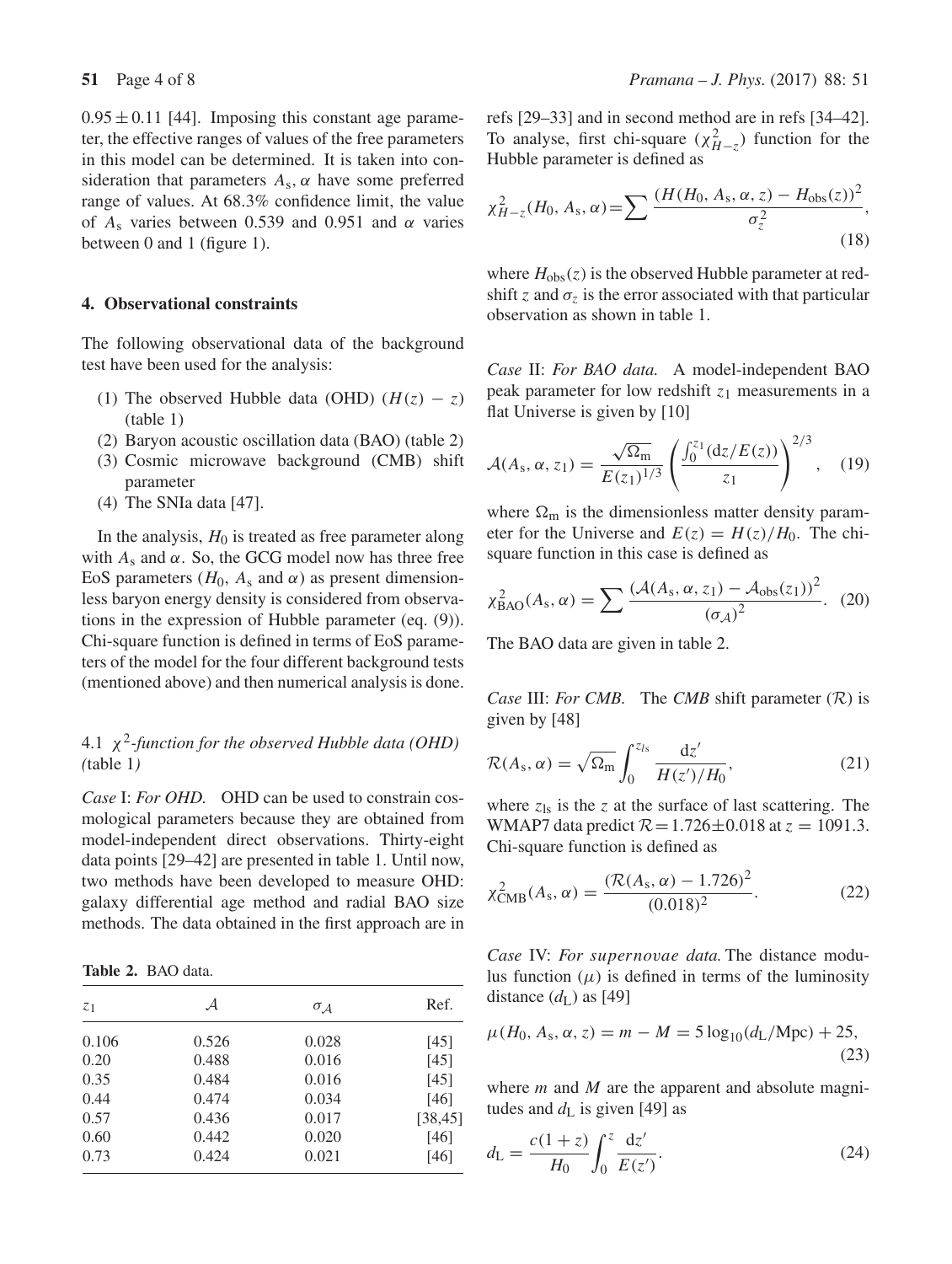In this case, the chi-square  $(\chi^2_\mu)$  function is defined as

$$
\chi_{\mu}^{2}(H_{0}, A_{s}, \alpha) = \sum \frac{(\mu(H_{0}, A_{s}, \alpha, z) - \mu_{obs}(z))^{2}}{\sigma_{z}^{2}},
$$
\n(25)

where  $\mu_{obs}(z)$  is the observed distance modulus at redshift z and  $\sigma_z$  is the corresponding error for the observed data [47].

# 4.2 *Combined* χ<sup>2</sup> *and likelihood function*

Finally, total  $\chi^2$ -function is defined as follows:

$$
\chi_{\text{back}}^2(H_0, A_s, \alpha) = \chi_{\text{OHD}}^2(H_0, A_s, \alpha) + \chi_{\text{BAO}}^2(A_s, \alpha) + \chi_{\text{CMB}}^2(A_s, \alpha) + \chi_{\mu}^2(H_0, A_s, \alpha). (26)
$$

Likelihood function  $L$  is related with the chi-square as  $L \propto \exp(-\chi_{\text{tot}}^2/2)$ . To get the best-fit values of the EoS parameters of the GCG model, likelihood function may be maximized or the chi-square function may be minimized. Best-fit values are thereafter utilized to draw the contours with the help of the  $\chi^2$ -function.

#### **5. Results of the analysis**

In this analysis, the value of  $\Omega_{b0}$  is taken as 0.047 as the simple average of  $\Omega_{b0} = 0.0464$  as per the WMAP data [45] and  $\Omega_{b0} = 0.0485$  as per the Planck [50,51] data. Using the  $OHD + BAO + CMB + Union2.1$  data, contours of  $H_0$ – $\alpha$ ,  $H_0$ – $A_s$  and  $A_s$ – $\alpha$  are drawn in figures 2a, 2b and 2c respectively. Plot of likelihood functions are given in figure 3 for  $H_0$ ,  $A_s$  and  $\alpha$ . The permitted range of EoS parameters of the model at 68.3% confidence level  $(1\sigma)$  obtained from background data are  $H_0$  $= 70.23_{-0.36}^{+0.35}$ ,  $\alpha = 0.023_{-0.034}^{+0.034}$  and  $A_s = 0.772_{-0.023}^{+0.021}$ (tables 3–5).

In table 6, ranges of values of other EoS parameters  $(q, c_s^2, \omega)$  are shown. In table 7, parameters from other observations have been shown along with our findings. In figure 4, variation of deceleration parameter (*q*), squared sound speed  $(c_s^2)$  and equation of state  $(\omega)$  are plotted with z from those data.

### **6. Discussion**

Here cosmological model with GCG as a candidate of unified dark matter energy model (UDME) is presented



**Figure 2.** Contours of (a)  $H_0-\alpha$ , (b)  $H_0-A_s$  and (c)  $A_s-\alpha$  from OHD + BAO + CMB + Union2.1 data at 68.3% (yellow), 95.4% (blue) and 99.7% (green) confidence limits.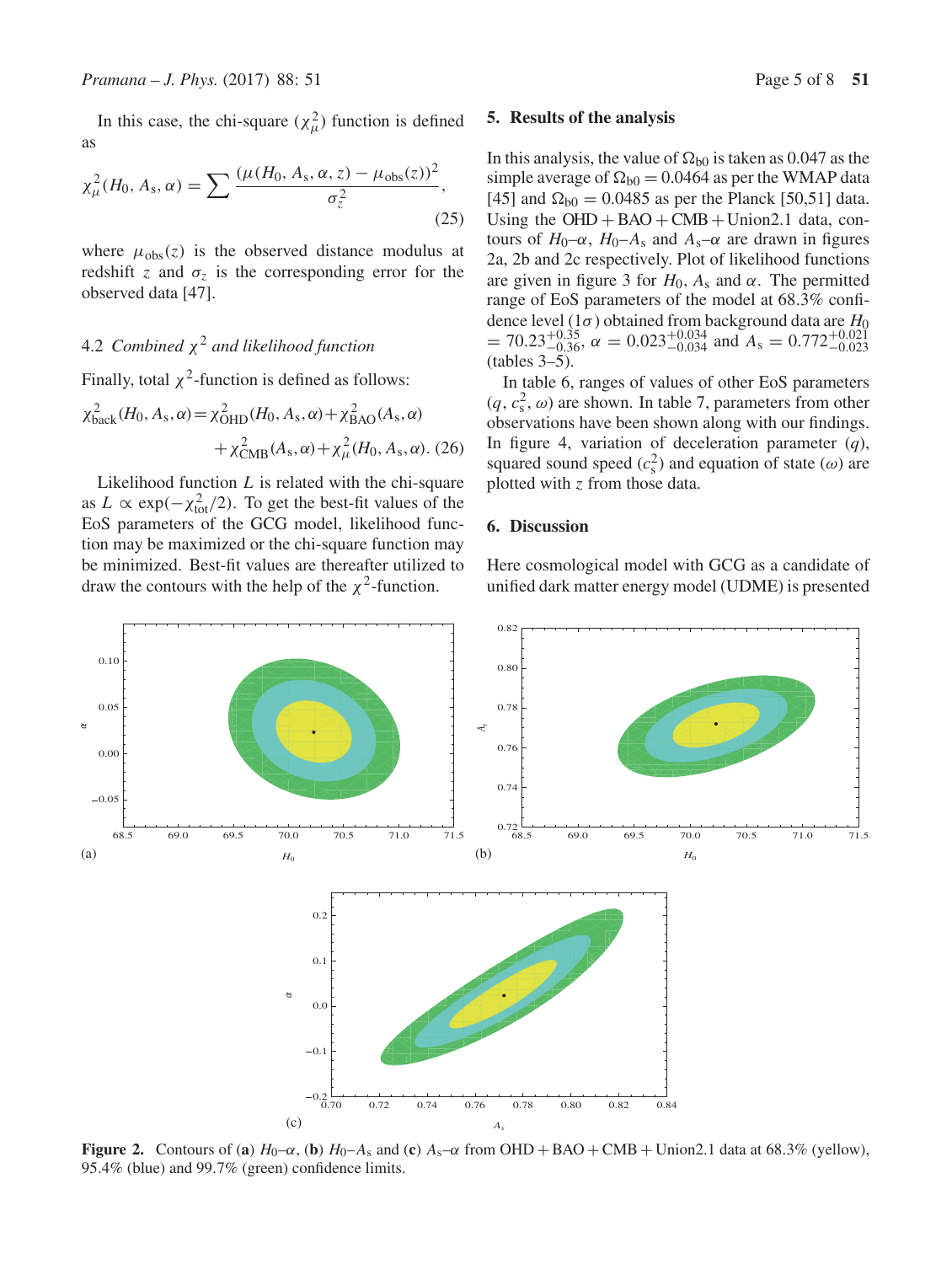

**Figure 3.** Likelihood contours of (**a**)  $H_0$ , (**b**)  $A_s$  and (**c**)  $\alpha$  from OHD + BAO + CMB + Union2.1 data.

**Table 3.** Range of values of the EoS parameters, where  $OU = OHD + BAO + CMB + Union2.1.$ 

| Data | $CL (\%)$ | $H_0$          | $\alpha$          |
|------|-----------|----------------|-------------------|
| OU   | 68.3      | (69.87, 70.58) | $(-0.011, 0.057)$ |
| OU   | 95.4      | (69.65, 70.80) | $(-0.032, 0.080)$ |
| OU   | 99.7      | (69.45, 71.01) | $(-0.049, 0.103)$ |

**Table 4.** Range of values of the EoS parameters, where  $OU = OHD + BAO + CMB + Union2.1.$ 

| Data | $CL (\%)$ | $H_0$          | $A_{s}$        |
|------|-----------|----------------|----------------|
| OU   | 68.3      | (69.83, 70.62) | (0.760, 0.783) |
| OU   | 95.4      | (69.59, 70.87) | (0.752, 0.789) |
| OU   | 99.7      | (69.34, 71.11) | (0.745, 0.796) |

**Table 5.** Range of values of the EoS parameters, where  $OU = OHD + BAO + CMB + Union2.1.$ 

| Data | $CL (\%)$ | $A_{s}$        | $\alpha$          |
|------|-----------|----------------|-------------------|
| OU   | 68.3      | (0.749, 0.793) | $(-0.049, 0.103)$ |
| OU   | 95.4      | (0.735, 0.809) | $(-0.092, 0.159)$ |
| OU   | 99.7      | (0.720, 0.822) | $(-0.130, 0.215)$ |

Table 6. EoS parameters at different redshifts where  $OU =$  $OHD + BAO + CMB + Union2.1.$ 

| Data | Z.            | q        | $c_{\rm s}^2$ | $\omega$ |
|------|---------------|----------|---------------|----------|
| OU   | $^{(1)}$      | $-0.597$ | 0.018         | $-0.775$ |
| OU   | $z_t = 0.787$ | $\theta$ | 0.009         | $-0.377$ |

and the allowed ranges of values of the EoS parameters are determined using observational data. First,  $H_0t_0$  of the Universe is used to estimate the EoS parameters. At 68.3% confidence limit, the value of  $A_s$  varies between 0.539 and 0.951 and  $\alpha$  varies between 0 and 1.

The best-fit values of the EoS parameters  $H_0$ ,  $A_s$ and  $\alpha$  obtained from OHD + BAO + CMB + Union2.1 data are  $H_0 = 70.229$ ,  $A_s = 0.772$  and  $\alpha = 0.023$ . The allowed ranges of values of  $H_0$  and  $\alpha$  at 99.7% confidence limit are (69.45, 71.01) and (−0.049, 0.103) (table 3) whereas  $H_0$  and  $A_s$  lie between (69.34, 71.11) and (0.745, 0.796) (table 4).  $A_s$  and  $\alpha$  lie in the range (0.720, 0.822) and (−0.130, 0.215) (table 5) at 99.7% confidence limit.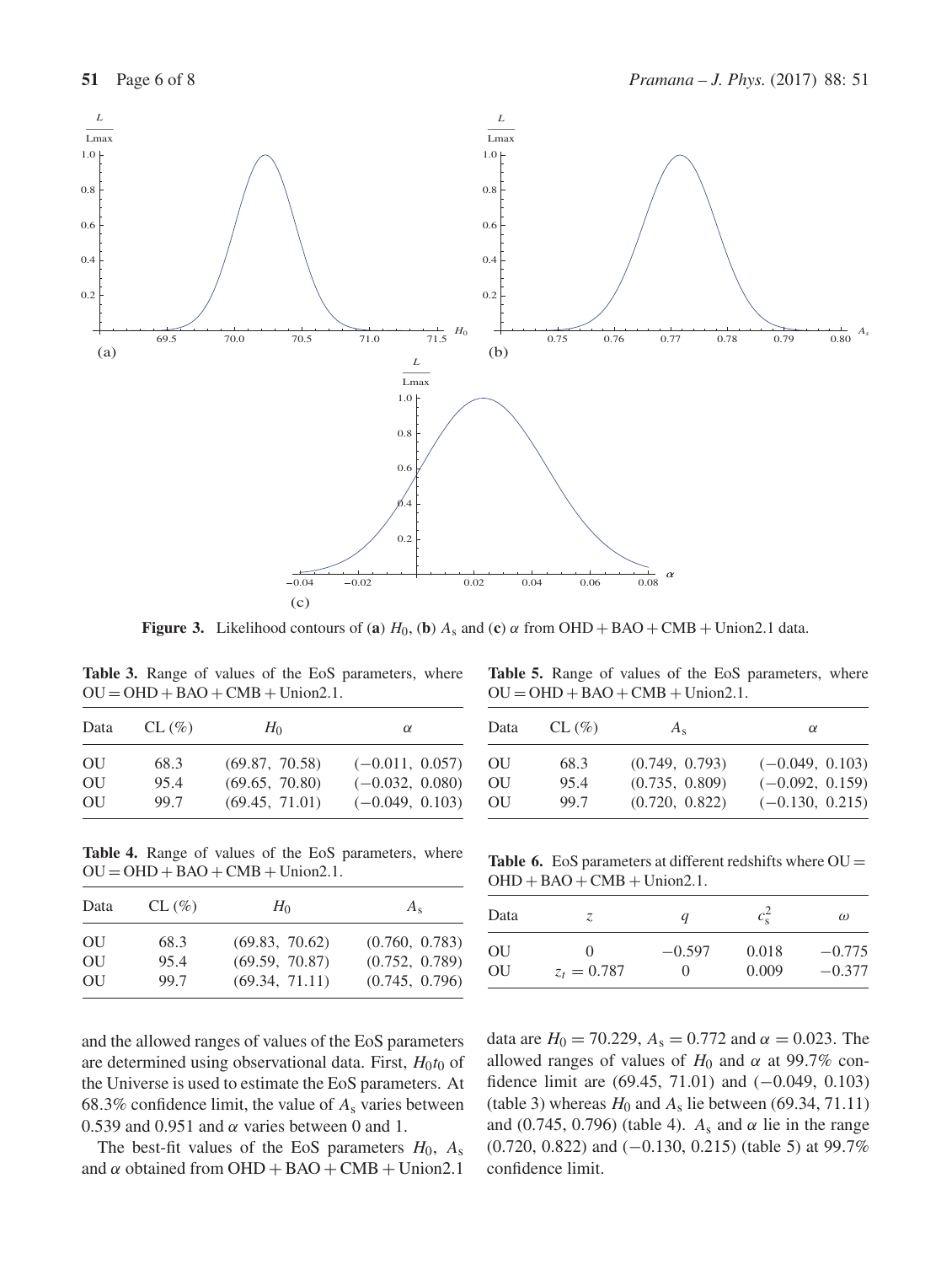**Table 7.** Comparison of the values of EoS parameters with other GCG models where  $OU = OHD + BAO + CMB +$ Union2.1.

| Data         | $A_{s}$        | $\alpha$ | В     | Ref.                      |
|--------------|----------------|----------|-------|---------------------------|
| Supernovae   | $0.6 - 0.85$   |          | (0.0) | $\left[52\right]$         |
| <b>CMBR</b>  |                |          |       | $\left[53\right]$         |
| <b>WMAP</b>  | $0.78 - 0.87$  |          | 0.0   | [54]                      |
| $CMBR + BAO$ | $\approx 0.77$ | < 0.1    | 0.0   | [55]                      |
| OΗ           | 0.772          | 0.023    |       | 0.0 This paper            |
|              |                |          |       | $0.81 - 0.85$ 0.2-0.6 0.0 |

Present age of the Universe according to this model is  $t_0 = 13.53$  Gyr [44] whereas the present Hubble parameter is  $H_0 = 70.23$ . It is found that  $\omega$  is  $-0.772$ and deceleration parameter (*q*) is −0.597 at the present epoch  $(z = 0)$ . The value of the transition redshift at



**Figure 4.**  $q$ ,  $\omega$  and  $c_s^2$  at best-fit values:  $H_0 = 70.229$ ,  $A_s = 0.772$ ,  $\alpha = 0.023$ .

which Universe re-entered the accelerating phase is  $z_t = 0.787$  (table 6). It is found that  $c_s^2$  varies between 0.018 and 0.009 in the redshift range (0, 0.787). From table 7 it is clear that the values of the EoS parameters for the present analysis are in good agreement with earlier GCG models.

In the case of dimensionless age parameter  $(H_0t_0)$ the constraints on the EoS parameters  $A_s$  and  $\alpha$  are wider compared to that in  $OHD + BAO + CMB +$ Union2.1 data. It is noted that values of EoS parameters obtained in the latter background test falls within the range specified by dimensionless age parameter.

The equation of state at present which satisfies the limit  $\omega < -1/3$  needed for the accelerating phase of the Universe is well supported by observational data. The squared sound speed obtained in the model is small and positive that permits structure formation. Thus, a satisfactory cosmological model with GCG permitting the present accelerating phase and early structure formation era can be described in the UDME scenario.

### **Acknowledgements**

P Thakur would like to thank the IUCAA Reference Centre at the North Bengal University for extending necessary research facilities to initiate the work.

### **References**

- [1] S Perlmutter *et al*, *Nature* **391**, 51 (1998)
- [2] S Perlmutter *et al*, *Astrophys. J.* **517**, 565 (1999)
- [3] A G Riess *et al*, *Astron. J.* **116**, 1009 (1998)
- [4] J L Tonry *et al*, *Astrophys. J.* **594**, 1 (2003)
- [5] S Bridle, O Lahav, J P Ostriker and P J Steinhardt, *Science* **299**, 1532 (2003)
- [6] C L Bennett *et al*, *Astrophys. J. Suppl.* **148**, 1 (2003)
- [7] G Hinshaw *et al*, *Astrophys. J. Suppl.* **148**, 135 (2003)
- [8] A Kogut *et al*, *Astrophys. J. Suppl.* **148**, 161 (2003)
- [9] D N Spergel *et al*, *Astrophys. J. Suppl.* **148**, 175 (2003)
- [10] D J Eisenstein *et al*, *Astrophys. J.* **633**, 560 (2005)
- [11] R R Caldwell *et al*, *Phys. Re*v*. Lett.* **80**, 1582 (1998)
- [12] T D Sahani *et al*, *Phys. Re*v*. Lett.* **85**, 1162 (2000)
- [13] P J E Peebles and B Ratra, arXiv:astro-ph/0207347 (2002)
- [14] V Sahni and Y Shtanov, arXiv:astro-ph/0202346,0208823 (2002)
- [15] Arthur Lue, arXiv:hep-th/0208169 (2002)
- [16] S Chaplygin, *Sci. Mem. Moscow Uni*v*. Math. Phys.* **21**, 1 (1904)
- [17] A Kamenshchik, U Moschella and V Pasquier, *Phys. Lett. B* **511**, 265 (2001)
- [18] Z H Zhu, *Astron. Astrophys.* **423**, 421 (2004)
- [19] M C Bento, O Bertolami and A A Sen, *Phys. Lett. B* **575**, 172 (2003)
- [20] N Bilic, G B Tupper and R D Viollier, *Phys. Lett. B* **535**, 17 (2001)
- [21] M C Bento, O Bertolami and A A Sen, *Phys. Re*v*. D* **66**, 043507 (2002)